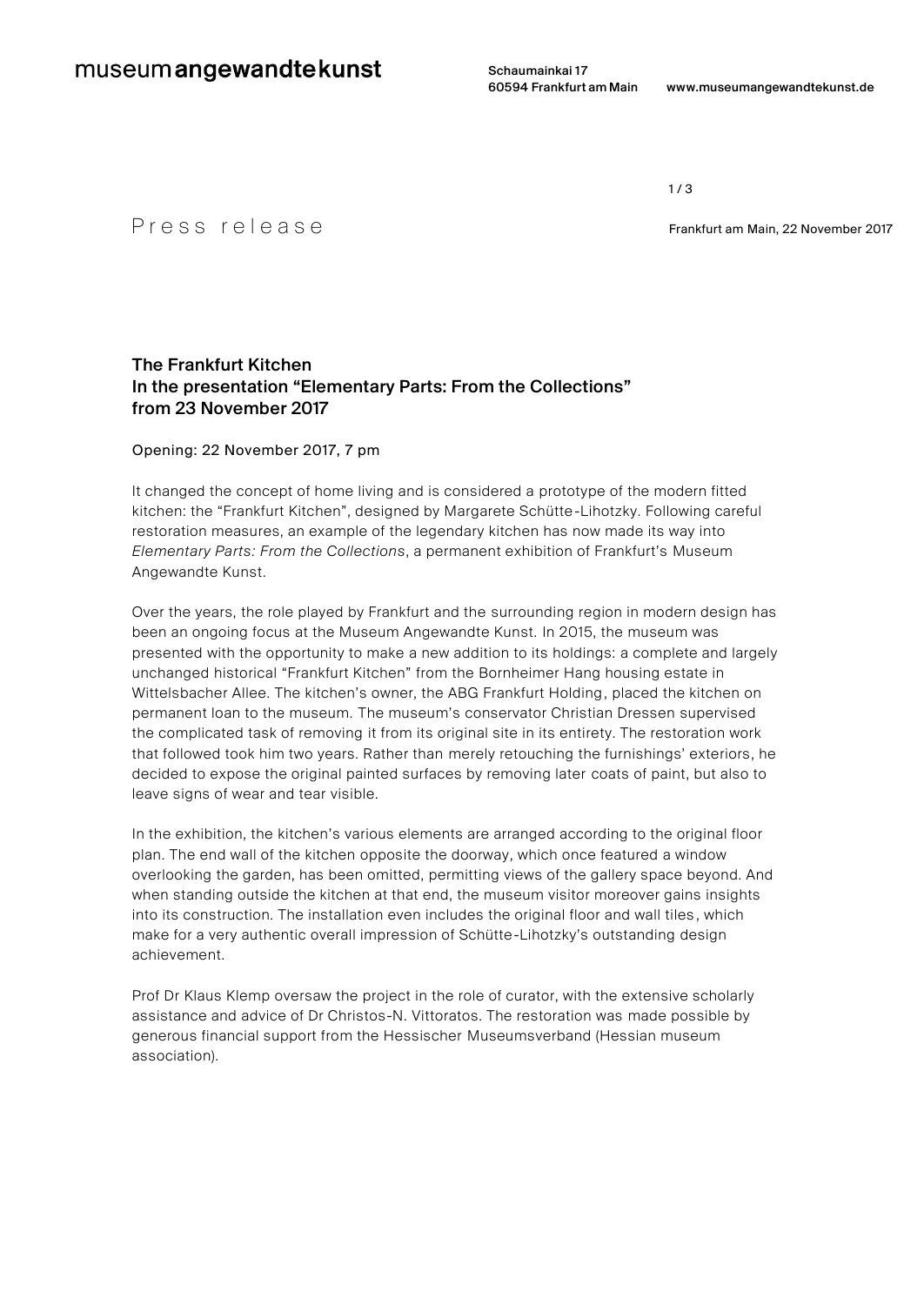2 / 3

# P r e s s r e l e a s e Frankfurt am Main, <sup>22</sup> November <sup>2017</sup>

# The "Frankfurt Kitchen"

The "Frankfurt Kitchen" was an important conceptual element of the overall "New Frankfurt" design project. The Viennese architect Margarete Schütte-Lihotzky (1897–2000) – the first Austrian woman to complete the study of architecture – was appointed to the "standardization" (Typisierung) department of the Frankfurt civil engineering office as a specialist for the kitchens in the new housing estates. More than 10,000 kitchens were built and installed according to her efficiency-oriented design. There are approximately thirty variations of the "Frankfurt Kitchen", none larger than about seven square metres. They represented a fundamental factor in the spatial programme of Frankfurt's new, affordable reform housing, in which the living room replaced the large-scale proletarian kitchen as the hub of family life. The kitchen was now much reduced in size to shift the focus to other spaces inside and outside the flat or house.

The kitchen was based on the principle of short distances and reaches. Its width was calculated in such a way that, to go from the cabinet and washing-up side to the stove side, one need only turn around. An extensive organization system was a further means of making kitchen work more efficient. Schütte-Lihotzky envisaged a kind of kitchen laboratory, as is reflected in the many drawer-containers, glazed cabinets and high work stool.

At the time, many exponents of modern design advocated the theory that if something was functional it was beautiful merely by virtue of its functionality. Schütte -Lihotzky emphatically rejected this viewpoint, and firmly regarded the kitchen as an aesthetic work of design. Colour played a major role in the kitchen, as it did throughout the "New Frankfurt" project. The first kitchens made extensive use of blue; later models adopted other subdued colours as well as white. The kitchen floor generally consisted of brownish Solnhofen limestone tiles whose natural grain contrasted with the monochrome painted cabinets. The standard fittings of the municipal civil engineering office were integrated in the design, and the drawers consisted of prismatic wooden blocks with recessed grips that further reinforced the kitchen's geometric, cubic aesthetic. Within the framework of the research carried out by the museum, plans turned up showing that the shops designed for the "New Frankfurt" housing estates were also to use elements of the "Frankfurt Kitchen". The kitchen's modules, in other words, were also intended for use in public settings.